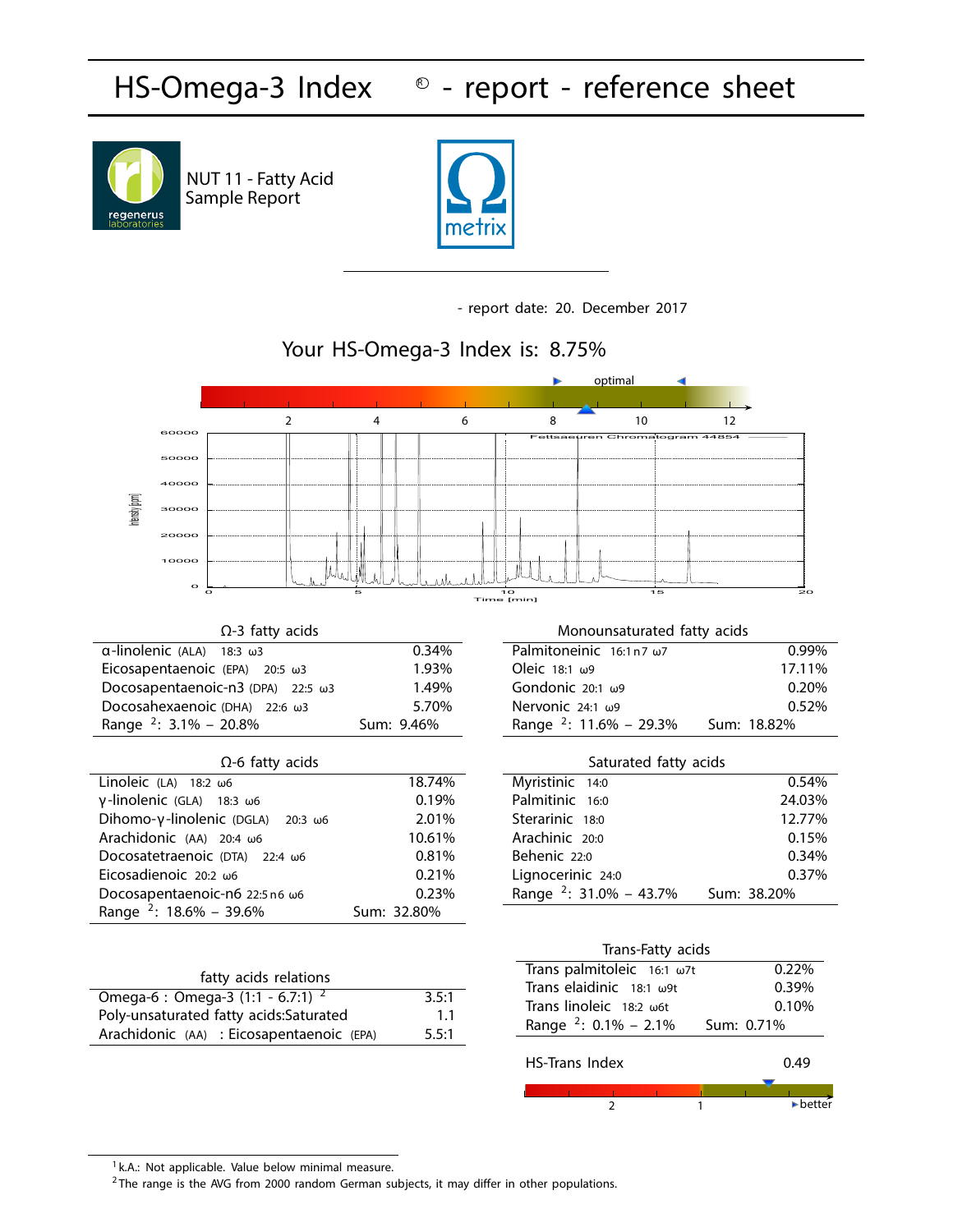

### Omegametrix GmbH

Report commentary

# **Your personal HS-Omega-3 Index**

## **Sample Report**

**Female 1955**

20. December 2017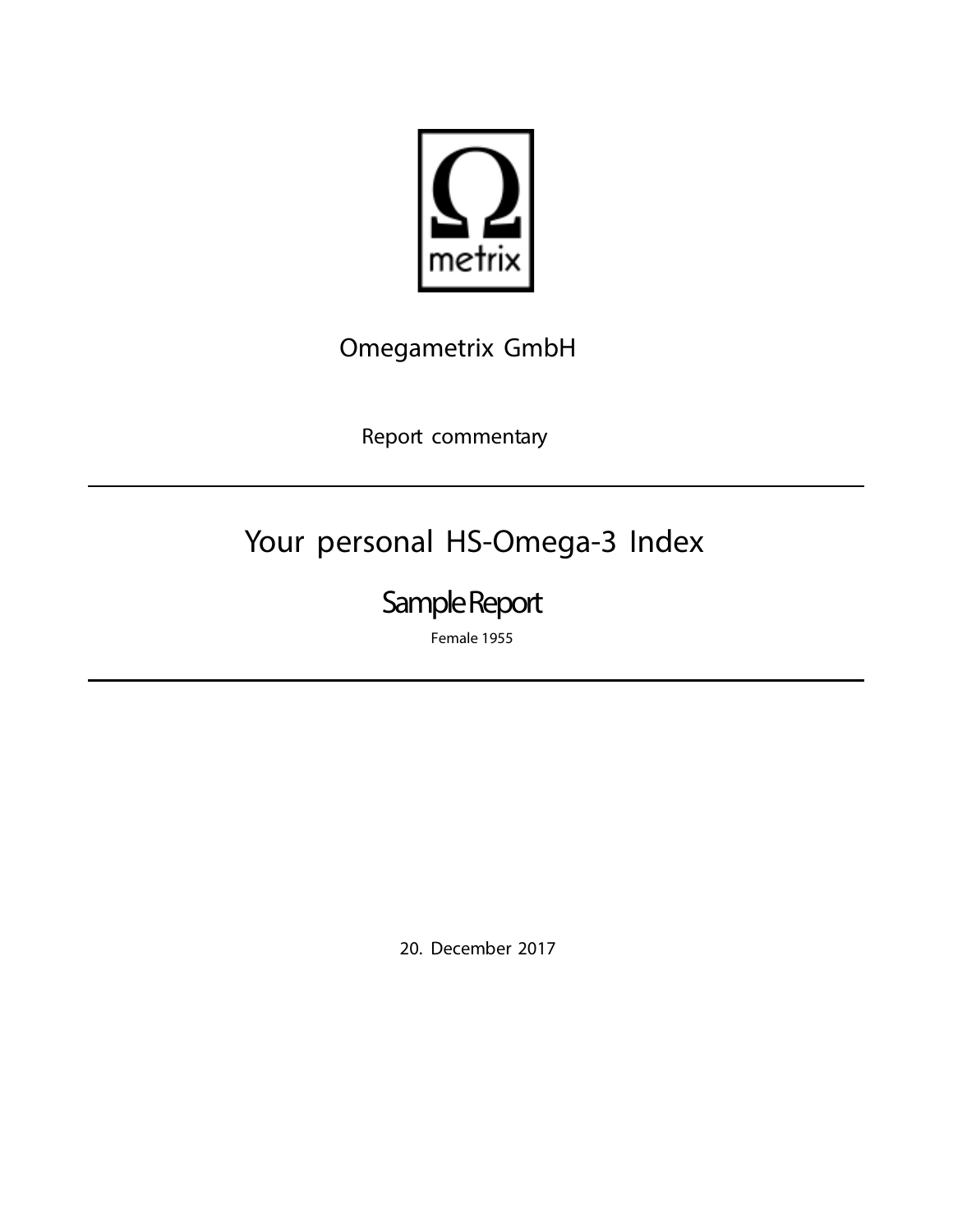#### **FEMALE PATIENT 1955**

Your HS-Omega-3 Index is: 8.75%, and thus in the target range of 8% – 11%.



Knowing your HS-Omega-3 Index helps and enables you to improve your health in a targeted manner. Structure and function of heart, brain and muscle depend on the amount of Omega-3 fatty acids in their cells. Below, we inform you, how important your HS-Omega-3 Index is. We think that – probably with the exception of chronic inflammatory diseases – it is not necessary to keep your HS-Omega-3 Index above the target range, since no further health benefits arise.

#### **Heart**

A HS-Omega-3 Index within the target range of 8% – 11% is optimal. From the perspective of Omega-3 fatty acids, this means a maximal life expectancy and a minimal risk for the following cardiovascular diseases:

- Sudden cardiac death
- Fatal myocardial infarction
- Non-fatal myocardial infarction
- Development of and death from congestive heart failure

Moreover, an increase of the HS-Omega-3 Index lowers heart rate, increases heart rate variability, lowers blood pressure, lowers parameters ofinflammation, blood lipids are improved and the "natural" course of atherosclerosis of coronary heart vessels is mitigated. Although the large intervention trials with clinical endpoints were not positive, due to methodological issues, most relevant cardiac societies recommend Omega-3 fatty acids for prevention of cardiovascular diseases. A low HS-Omega-3 Index is a cardiovascular risk factor according to the criteria of the American Heart Association. This topic is discussed in more detail in $<sup>1</sup>$ .</sup>

<sup>1</sup> von Schacky C. Omega-3 Fatty Acids in Cardiovascular Disease - an Uphill Battle. PLEFA 2015;92:41-7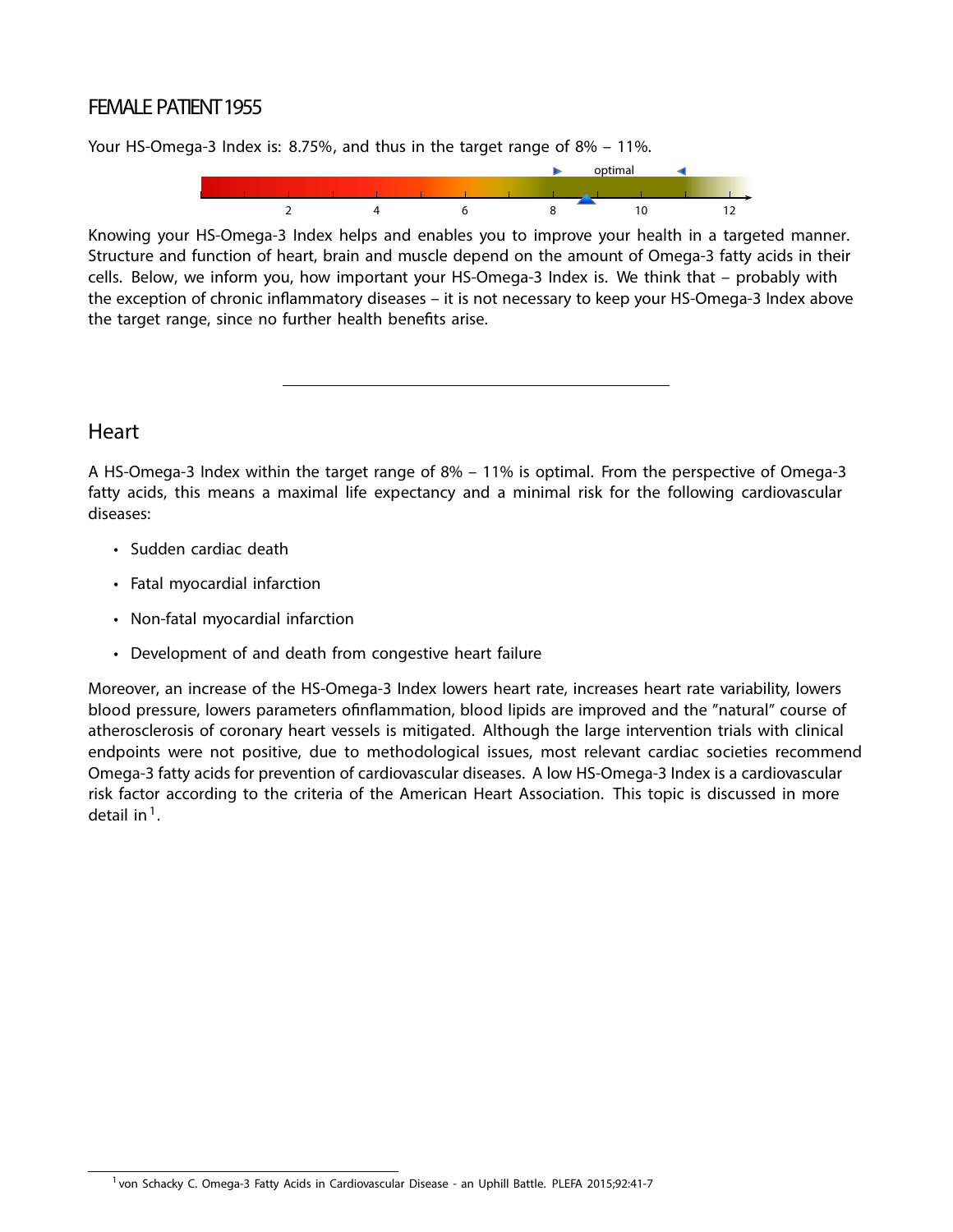#### **Brain**

To a large degree, the brain consists of Omega-3 fatty acids. Throughout life, the brain needs Omega-3 fatty acids to maintain structure and function and thus the brain depends on sufficient levels of Omega-3 fatty acids, represented by the HS-Omega-3 Index. With a HS-Omega-3 Index in the target range, the following issues are influenced in a positive way<sup>2</sup>:

- Brain development (structure and function) in babies, children and adolescents
- *•* Attention- deficit-hyperkinetic syndrome (ADHD)
- Major depression in adolescents and adults
- *•* Suboptimal brain structure and function in adults of any age
- *•* Cognitive impairments in higher age

For all issues mentioned, evidence is provided by intervention trials and pertinent meta-analyses that increased intake of Omega-3 fatty acids, and thus an increase in the HS-Omega-3 Index, will improve them. This encompasses not just ADHD and major depression, but also complex brain performances at any age. Examples for the latter are memory, reaction time, "executive function" and others. Pregnant women should increase their intake of Omega-3 fatty acids, according to many nutrition societies, but avoid sources contaminated with toxins (see next page). It is recommended that pregnant women should also have a HS-Omega-3 Index in the target range of  $8\%$  –  $11\%$ <sup>3</sup>.

#### **Sports and Muscle**

Athletes frequently have a deficit in Omega-3 fatty acids<sup>4</sup>. Compensating this deficit improves:

- Late onset muscle soreness, including reduced muscle damage, less inflammatory reaction and less loss of strength
- Reduces heart rate at submaximal workload, improves vessel function, and specific functions of the heart, lung and blood vessels

Evidence is provided by intervention trials, some of which were conducted on the basis of the Omega-3 Index<sup>5</sup>. Moreover, "age-dependent" declines in muscle mass and strength will not only be stopped, but reverted<sup>6</sup>. Therefore, we think that athletes, specifically competitive athletes, but also all others with an interest in their muscles, should have a HS-Omega-3 Index in the target range<sup>7</sup> .

<sup>2</sup>von Schacky C. Hirnstruktur und Hirnfunktion: Rolle der Omega-3 Fettsaeuren. Z Orthomol Med 2014;1:20-4

<sup>3</sup>von Schacky C. Schwangerschaft, kindliche Entwicklung, Omega-3 Fettsaeuren und HS-Omega-3 Index. J Frauengesundheit 2010;3 <sup>4</sup>von Schacky C, Kemper M, Haslbauer R, Halle M. Low Omega-3 Index in 106 german elite winter endurance athletes: a pilot study. Int J Sport Nutr Exerc Metab. 2014;24:559-64.

 $5$ Kim J, Lee J. A review of nutritional intervention on delayed onset muscle soreness. Part I. J Exerc Rehabil. 2014;10:349-56

<sup>6</sup>Smith GI, et al. Fish oil-derived n-3 PUFA therapy increases muscle mass and function in healthy older adults. Am J Clin Nutr. 2015;102:115-22

<sup>7</sup>von Schacky C. Omega-3 Fettsäuren im Sport. Vitalstoffe 2015, ;5/4:10-16